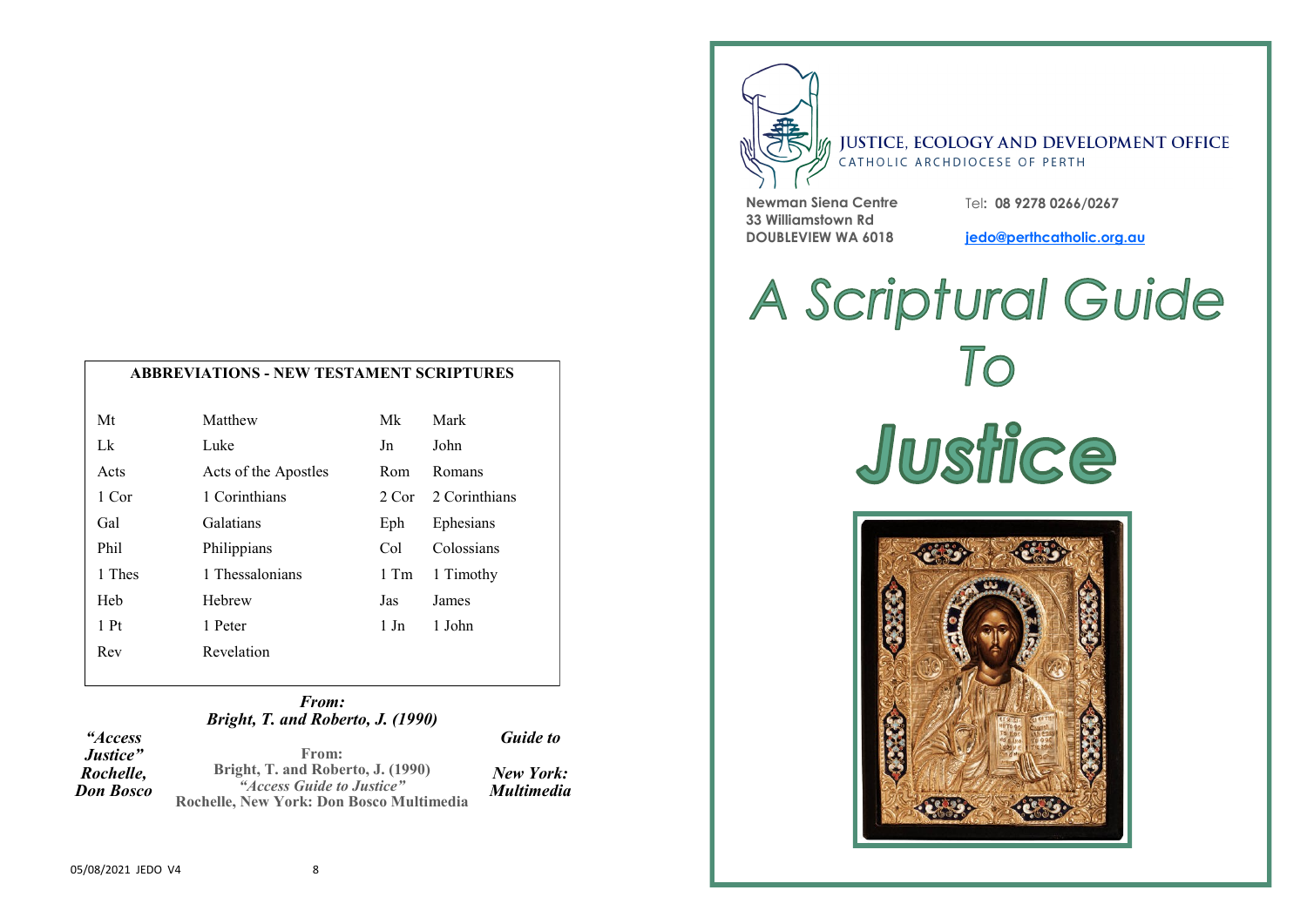## **Hebrew Scriptures**

| $Gn 1:1-31$   | The story of creation; call to stewardship of the earth    |
|---------------|------------------------------------------------------------|
| Gn 4:9-10     | Am I my brother's keeper?                                  |
| $Ex$ 3:1-20   | God reveals himself as liberator; sends Moses to           |
|               | free his people from economic and political oppression     |
| Ex 6:2-13     | God the liberator                                          |
| Ex 16:1-36    | The manna and the quails                                   |
| Ex 17:1-7     | Water from the rock                                        |
| Ex 22:20-24   | Justice and mercy toward stranger, orphan, widow           |
| Ex 22:25-27   | Mercy and kindness toward neighbour                        |
| Ex 23:6-8     | Legal systems should judge fairly                          |
| Ex 23:9       | Don't oppress strangers                                    |
| Lv 19:9-18    | Treat your neighbour with justice and mercy; love your     |
|               | neighbour as yourself                                      |
| Lv 19:23-24   | Don't oppress strangers                                    |
| Lv 19:32-34   | Respect for the elderly and foreigners                     |
| Lv 25:8 ff    | Holy year of jubilee; economic restoration                 |
| Lv 25:23-28   | The land belongs to the Lord; you are strangers and guests |
| Lv 27:32      | Tithing                                                    |
| Dt $1:16-17$  | Judge impartially                                          |
| Dt 10:16-20   | Don't oppress strangers                                    |
| Dt 15:1-15    | Periodic cancellation of debts and release of slaves;      |
|               | let there be no poor among you                             |
| Dt 24:17-22   | Justice toward strangers, orphans, widows                  |
| Dt 24:19-22   | Remember the poor while harvesting; gleaning               |
| Dt $26:12-13$ | Tithing and concern for the poor                           |
| Dt 27:19      | Don't oppress strangers                                    |
| Dt $3O$       | A nation that chooses the Lord chooses life                |
| 1Ch 29:10-14  | We only give back to God what God has first given us       |
| 1 Sm 15:22    | Excessive formalism vs. obedience to God                   |
| Tb 4:16-17    | Treat others as you would be treated                       |
| Tb 1:21       | Naked I came from my mother's womb, naked I shall return   |
| $Ps 8:1-9$    | Placed over all creation                                   |
| Ps 9:7-12, 18 | God rules the world with justice                           |
| Ps 9:9        | Strength for the oppressed; justice toward all             |
| Ps 241ff      | The earth is the Lord's                                    |
| Ps 25:6-18    | The Lord hears and protects the just                       |
| $Ps 41:1-3$   | Regard for the lowly and the poor                          |
| Ps 65:9-13    | God's care for creation                                    |
| Ps 68:5-6     | God's care for the helpless and homeless                   |
| Ps 72         | God liberates and defends the poor and oppressed;          |
|               |                                                            |

| 2 Cor 6:6             | The qualities of a servant                             |
|-----------------------|--------------------------------------------------------|
| 2 Cor 8:1-15          | Be generous in sharing with the needy; Christ          |
|                       | became poor to enrich us                               |
| 2 Cor 9:1-15          | Give gladly                                            |
| Gal 3:28              | There are no distinctions, all are one in Christ       |
| Gal 5:1               | You have been called to live in freedom                |
| Gal 5:13-15           | Use your freedom to serve others; love fulfils the law |
| Gal 5:22-23           | The fruits of the Holy Spirit                          |
| Gal 6:2               | Bear one another's burdens                             |
| Eph 2:8-10            | Saved through faith in Christ, created for a life of   |
|                       | good deeds                                             |
| Eph 4:11-16           | The base for ministry is the community; the whole      |
|                       | body grows and is built up by love                     |
| Eph 4:23-24           | Put aside old misdirected ways for a new, fresh way    |
|                       | of thinking                                            |
| Phil 2:1-11           | Unity and service; be a servant like Christ            |
| Col 3:10-12           | On racial discrimination                               |
| Col 3:17              | Do all in Christ's name                                |
|                       | 1 Thes 5:12-18 The demands of community life           |
| Gal 6:9-10            | Do not tire of doing good                              |
| $1 \text{ Tm} 6:1-10$ | Love of money is the root of all evil                  |
| 1 Tm 6:17-19          | Tell die rich not to be proud                          |
| Heb 10:24-25          | Concern in Christian community                         |
| Heb 13:1-3            | Welcome strangers, remember those imprisoned           |
| Heb 13:5              | Be satisfied, God is with you                          |
| Jas 1:22-27           | Be doers, not only hearers of the word                 |
| Jas $2:1-9$           | Love your neighbour, treat all with dignity            |
| Jas 2:14-17           | Faith without actions is dead                          |
| Jas 3:13-18           | Peacemakers follow true wisdom                         |
| Jas $5:1-6$           | Riches obtained unjustly bring misery                  |
| 1 Pt 4:7-11           | Put your gifts at the service of others                |
| $1 \text{ Jn } 3:17$  | Selfishness precludes love                             |
| 1 Jn 4:7-12           | If we love one another, God's love is made perfect in  |
| us                    |                                                        |
| $1$ Jn 4:19-21        | We can't love God without loving neighbour             |
| Rev 21:1-6            | The new heaven and the new earth                       |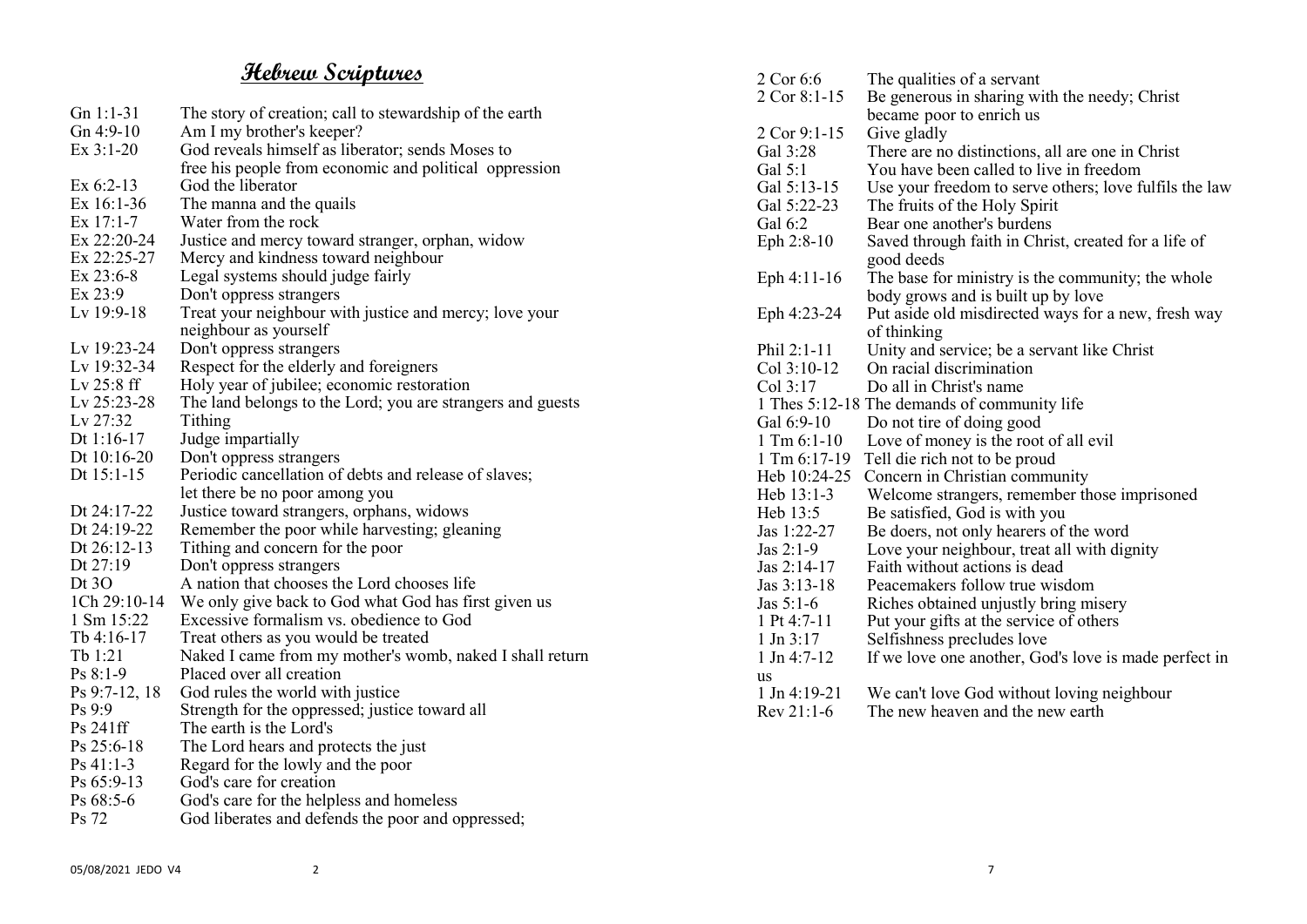| Lk 15:1-7      | Jesus associated with the outcasts of society; the             |
|----------------|----------------------------------------------------------------|
|                | lost sheep                                                     |
| Lk 16:19-31    | The story of Lazarus and the rich man                          |
| Lk 19:7-9      | Zaccheus; conversion, repentance, and restitution              |
| Lk 19:41       | Jesus weeps over Jerusalem                                     |
| Lk 22:24-27    | Be a servant                                                   |
| Lk 24:49       | Christ empowers us to continue his work                        |
| Jn 6:5-13      | Christ feeds the hungry                                        |
| Jn 6:35        | Jesus the Bread of Life                                        |
| Jn 10:1-18     | Jesus the Good Shepherd                                        |
| Jn 13:1-15     | Jesus, the Suffering Servant, washes the feet of the           |
|                | disciples.                                                     |
| Jn 13:34-35    | Love - the distinctive characteristic of Christians            |
| Jn 14:10-17    | Those who believe in Christ will do the same and               |
|                | greater works through the power of the Spirit                  |
| Jn 16:33       | Christ has overcome the world                                  |
| Acts 1:4       | The power we need to do Christ's work                          |
| Acts 1:6-8     | Our job is to be Christ's witness                              |
| Acts 2:43-47;  |                                                                |
| $& 5:12-16$    | The first Christian community shared                           |
|                | everything; no one was in need                                 |
| Acts 4:18-22   | Obey God rather than people                                    |
| Acts 4:32-35   | True Christian community; possessions shared                   |
| Acts 6:1-6     | Deacons appointed for service                                  |
| Acts 10:34-35  | God shows no favouritism                                       |
| Acts 16:16-24; |                                                                |
| & 17:1-9       | Paul thrown into jail for preaching Jesus                      |
|                | and calling for change                                         |
| Rom 5:6-11     | Friends with God through Christ                                |
| Rom 8:14-17    | We have been given a spirit of freedom, not slavery            |
| Rom 12:9-13,   |                                                                |
| & 16-17        | One body in Christ, serving others                             |
| Rom 12:10-18   | Make hospitality your special care; make friends               |
|                | with the poor                                                  |
| Rom 13:8-10    | Our only debt is to love one another                           |
| Rom 1417-19    | The kingdom is justice, peace, and joy                         |
|                | 1 Cor 11:17-34 Dishonouring the Lord's supper, division in the |
|                | community                                                      |
| 1 Cor 12:7-11  | The gifts of the Holy Spirit are tools for building            |
|                | Christian community                                            |
|                | 1 Cor 12:24-26 If one suffers, all suffer                      |
| 1 Cor 13       | Love as the Christian life style                               |
| 1 Cor 16:14    | Set aside money to aid others                                  |
| 2 Cor 4:7      | God's power working in and through us                          |
|                |                                                                |

|                | justice flourishes in God's day                         |
|----------------|---------------------------------------------------------|
| Ps 82          | No more mockery of justice                              |
| Ps 96:10-13    | God judges the people with justice                      |
| Ps 103         | Yahweh is always on the side of the oppressed           |
| Ps 103:6-7     | God judges in favour of the oppressed                   |
| Ps 140:12      | God defends the cause of the poor                       |
| $Ps$ 146:1-10  | Creator and God of the oppressed                        |
| Ps 146:6-9     | The Lord gives justice and liberty                      |
| Prv 17:15      | In making fun of the poor you insult the Creator        |
| Prv 19:17      | The Lord will pay back what you give to the poor        |
| Prv 21:3       | Justice is more pleasing than sacrifice                 |
| Prv 21:13      | Listen to the cry of the poor or your cry for help will |
|                | not be heard                                            |
| Prv 22:22-23   | Do not rob or injure the poor                           |
| Prv 31:8-9     | Be an advocate for the voiceless                        |
| Eccl 4:1-3     | The power of oppressors and the weak                    |
| Sir 3:30; 4:11 | Charity toward the poor                                 |
| Is $1:10-28$   | Religious hypocrisy, its punishment and cure            |
| Is $2:1-5$     | Turn swords into ploughshares                           |
| Is $3:13-15$   | Grinding the face of the poor                           |
| Is $5:1-7$     | God's people produce the bitter fruit of injustice      |
| Is $5:8-9$     | Woe to those who hoard riches                           |
| Is $10:1-2$    | Bad legislators; denial of human rights                 |
| Is 29:13       | Change of heart requires more than lip service          |
| Is 32:16-17    | Justice will bring peace                                |
| Is $58:1-12$   | God doesn't want empty worship but a conversion of      |
|                | heart that produces justice, love, and mercy            |
| Is $61:1-2$    | Mission of Christ foretold, good news to the poor;      |
|                | liberation                                              |
| Jer 6:13-16    | They cry, "Peace!" but there is none                    |
| Jer 6:19-20    | Worship is not acceptable without obedience             |
| Jer 7:1-11     | The temple is no haven for evildoers                    |
| Jer 22:3       | Rescue the victim from the oppressor                    |
| Jer 22:16      | To know the Lord is to act justly                       |
| Ez 34          | Responsibilities of religious and civil leaders and     |
|                | authorities                                             |
| Ez 37          | God raises up a new people from "dry bones"             |
| Dn 9:1-19      | The nation is called to repent                          |
| Hos 6:6        | Love, not empty worship                                 |
| Am 2:6-7       | The unjust trample on the heads of ordinary people      |
| Am 5:10-15     | Hate what is evil, do right; establish justice          |
| Am 5:21-24     | God wants worship that expresses true conversion and    |
|                |                                                         |

#### 05/08/2021 JEDO V4 6